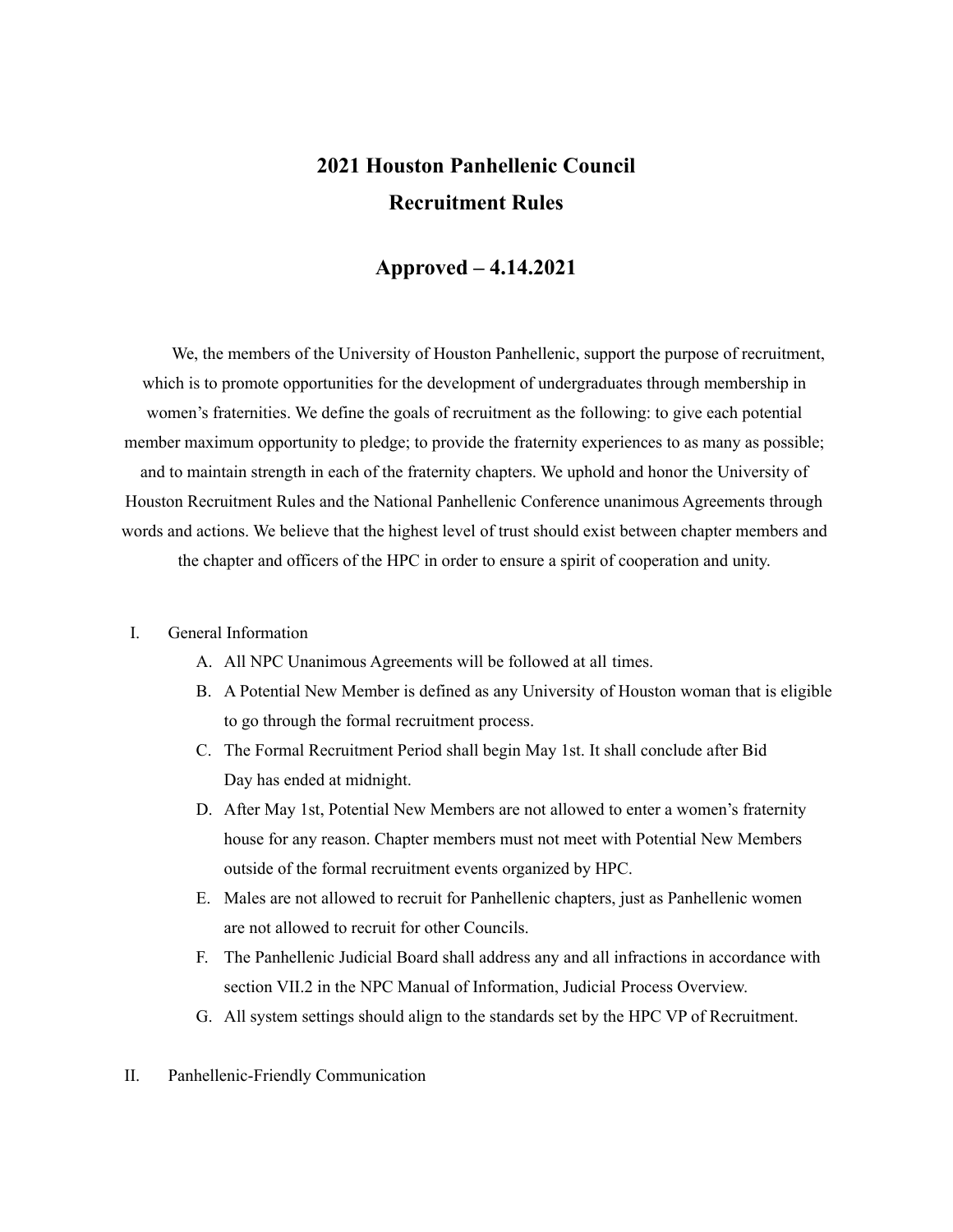- A. The University of Houston Panhellenic Community will promote Panhellenic-friendly contact with all potential new members throughout the year. Panhellenic-friendly communication is defined as the promotion of the overall sorority experience and encouragement of women to explore participation in formal Panhellenic recruitment.
	- 1. The term "Rush" shall be removed from recruitment vocabulary verbally and via social media for all chapters.
	- 2. Slander of any form (communicated verbally or via social media) that is geared towards other organizations shall result in an infraction.
		- a) Slander is defined as the use of negative or defamatory language towards another organization.
		- b) If a chapter member is reported to be using negative or defamatory language, it will be up to the discretion of the judicial board to handle the offense based on severity.
- B. Promotion of own chapter, rather than Panhellenic as a whole, is not prohibited during the primary recruitment period. Chapter accounts and member accounts will be able to state "Go xyz"
- C. Strict silence is defined as verbal, nonverbal, written, printed, text message and electronic communication or communicating through a third party to a PNM. Strict silence, regarding PNM communication, will begin at the beginning of the first party on the first day of Sisterhood Round and end once PNMs have opened and received their bids.
	- 1. Strict silence is also defined as any social media use relating to Panhellenic or general Greek Life. Strict silence, regarding social media silence, will begin at the beginning of the first party on the first day of Sisterhood Round and end at 11:59PM the day of Preference Round.
	- 2. Due to strict silence, no sorority member, including alumnae and new members, may communicate or live with potential new members during this period. If potential new members live in a residence hall with sorority members, only casual greetings and contact are permitted.
		- a) If a sorority member is living with a PNM and unable to move elsewhere given COVID-19 they must make the recruitment team aware of their situation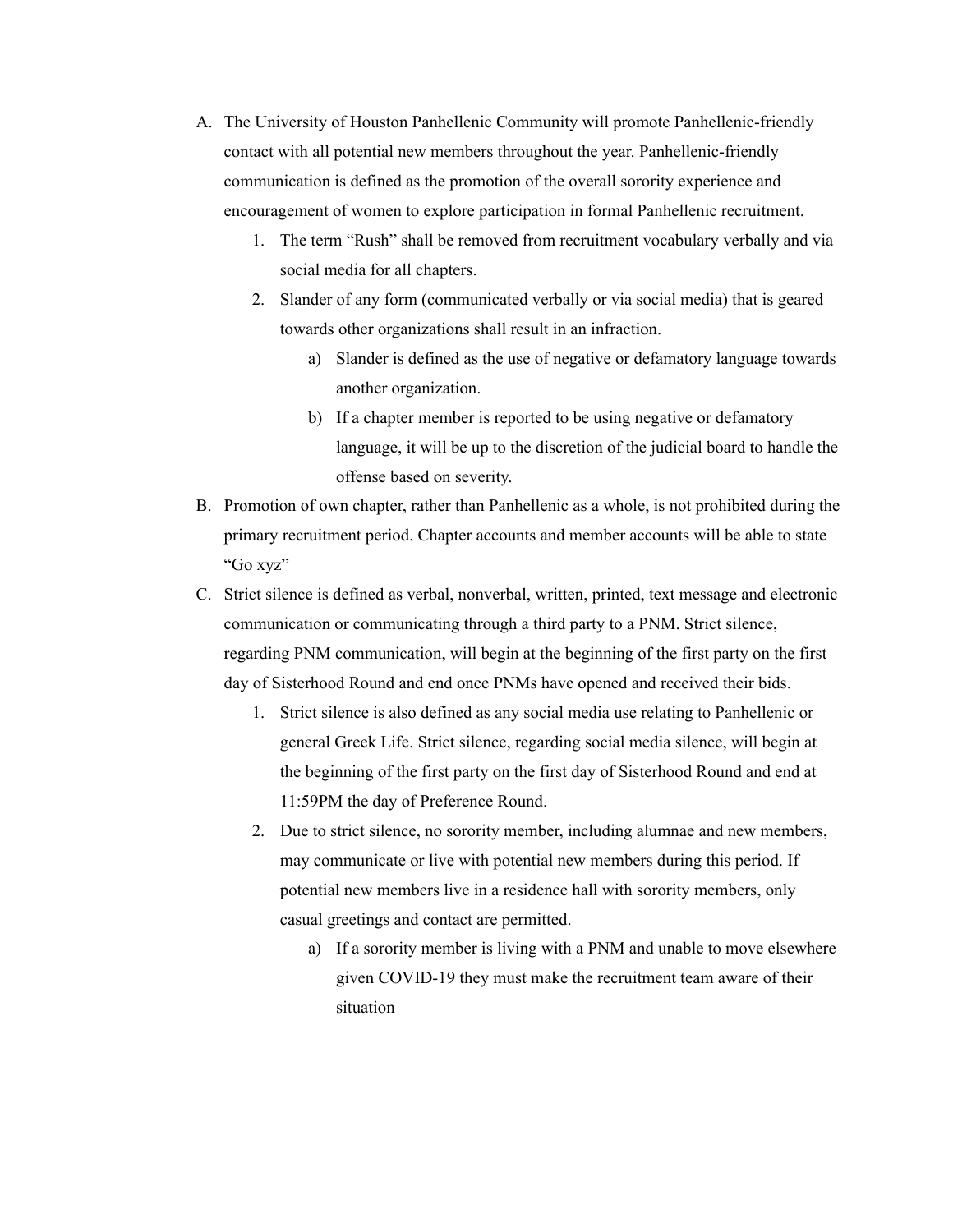- 3. The use of Social Media for Chapter accounts only allows for post to occur during the strict silence period about current recruitment events taking place. Chapter accounts must maintain Panhellenic-friendly contact and refrain from any interaction with PNMs i.e. No liking, commenting, retweeting, etc.
- 4. Active members are allowed to utilize social media in relation to non-Panhellenic happenings. i.e. posting about family events, friend gatherings etc.
- D. Chapter accounts, chapters VP of recruitment, and chapter Presidents are allowed to follow PNMs on all social media accounts and reach out to them, if they wish, in regards to information about recruitment in a panhellenic-friendly manner.
	- 1. Chapter members are not allowed to follow back and reach out to PNMs, but if a PNM has reached out to the chapter member they can respond with the designated response approved by Houston Panhellenic Council that states: *"Hi [PNM name], I am so thrilled that you are excited for Recruitment and that you are interested in learning more about [xyz]! As a chapter member I am unable to answer your questions directly, but please feel free to reach out to our chapter account [xyz] or @uhpanhellenic and they would be happy to help you out!"*

#### III. Financial Information

- A. The Formal Recruitment budget cap is set at \$2000; this includes all donations. All Chapter Recruitment Chairs must turn in an itemized list with receipts (original or copy) one week following the conclusion of Formal Recruitment. The Women's Fraternity will be required to pay to HPC one dollar for every dollar exceeding the Formal Recruitment budget cap. Anything purchased for Formal Recruitment purposes after the original deadline must be turned in by the date set by the HPC Vice President of Recruitment.
- B. Each chapter will contribute \$250.00 plus \$15 per member to cover the cost of the Panhellenic Recruitment Shirt and to the Recruitment Marketing Campaign. HPC Vice President of Recruitment will provide all Chapter Recruitment Chairs with an anticipated schedule and budget of marketing expenses. The checks will be due to HPC by the date determined by the HPC Vice President of Recruitment.
	- 1. The HPC Vice President of Recruitment will have the anticipated budget prepared within 2 weeks after checks have been received from all chapters.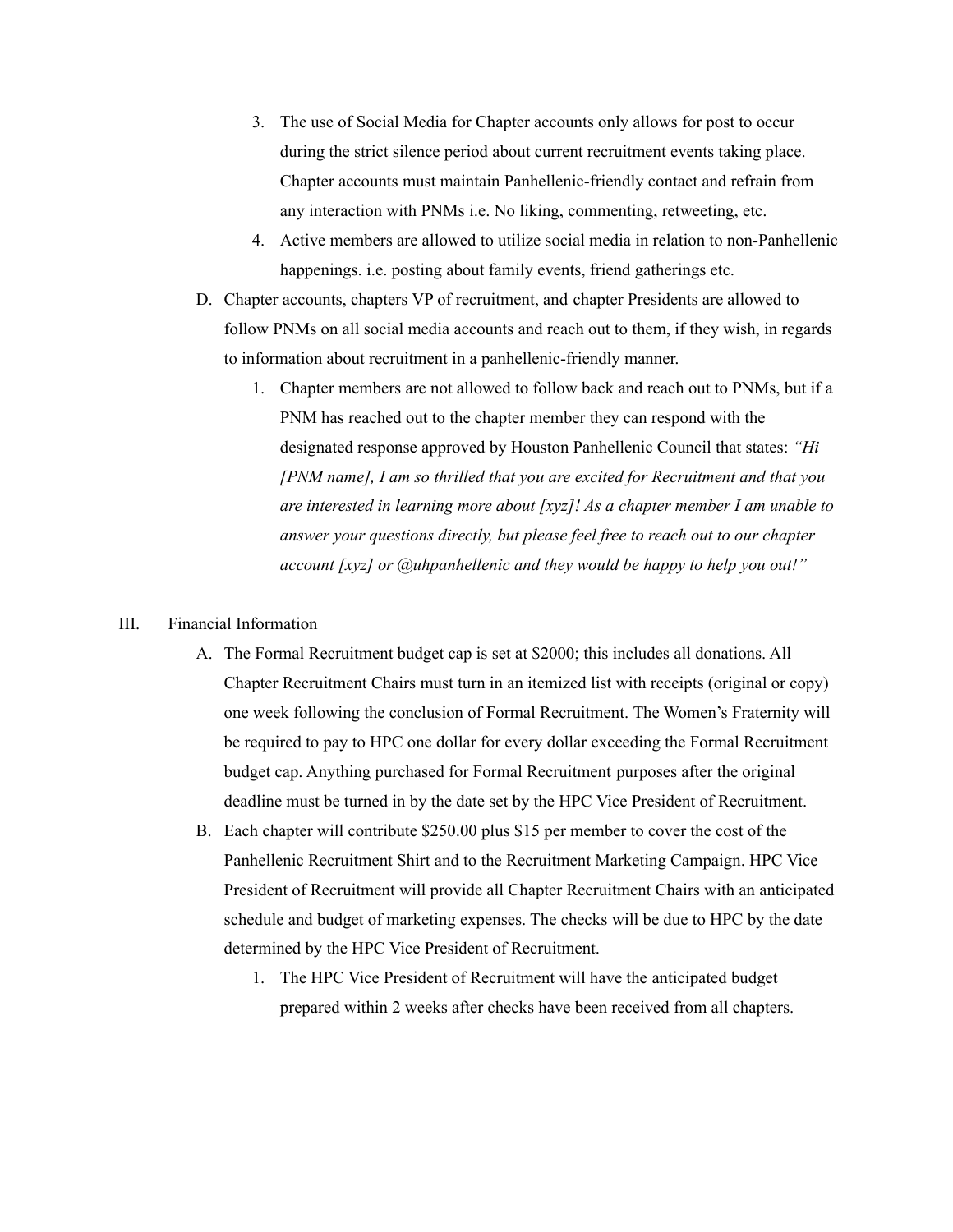- C. All information requested at least two weeks in advance by the HPC Vice President of Recruitment concerning Formal Recruitment is due at the deadline of the determined date. If late, the chapter will be assessed a fine of \$50.00 starting on the deadline and continuing for every week the information is late until the information is received.
- D. During Formal Recruitment, all information (party lists, bid lists, etc.) requested by the HPC Vice President of Recruitment shall be submitted by the deadline specified in the Recruitment Schedule. If the information is not received by the deadline, a fine of \$100.00 will be imposed for the first thirty minutes it is late. Anytime thereafter, the chapter's fine will increase by \$50.00 for each thirty minutes it is late.
- E. Any chapters not represented in HPC Recruitment meetings will be assessed a fine of \$20.00 per meeting that is missed, given that each chapter received a minimum of two weeks' notice.
- F. Recruitment infractions will be addressed in accordance with and follow the schedule detailed in section VII.2 in the NPC Manual of Information, Judicial Process Overview.
- G. The College Panhellenic will require chapters to share detailed financial information (member dues, chapter fees and assessments, etc.) with potential new members during a specified round of recruitment. Each chapter will share the financial information in a brief group presentation and individual conversations. A potential new member may leave each chapter's event with a single sheet of paper containing the chapter's dues and fees information using the approved Panhellenic template. See the NPC website for implementation guidelines.

#### IV. Recruitment Counselor Regulations

- A. To ensure equal representation of all chapters for Recruitment Counselor positions and to ensure an adequate number of total Recruitment Counselors, each chapter is required to have a minimum number of applicants for the Recruitment Counselor position based off of projected participation in Formal Recruitment.
- B. Applicants will be reviewed through an application process with interviews conducted by the HPC President, HPC Vice President of Recruitment, HPC Assistant Vice President of Recruitment, and HPC Advisor and Recruitment Advisor. If Panhellenic feels the chapter's applicants are unqualified, the chapter will be asked to send additional applicants.
- C. Recruitment Counselors will not have access to PNMs' information on Campus Director after registration has closed.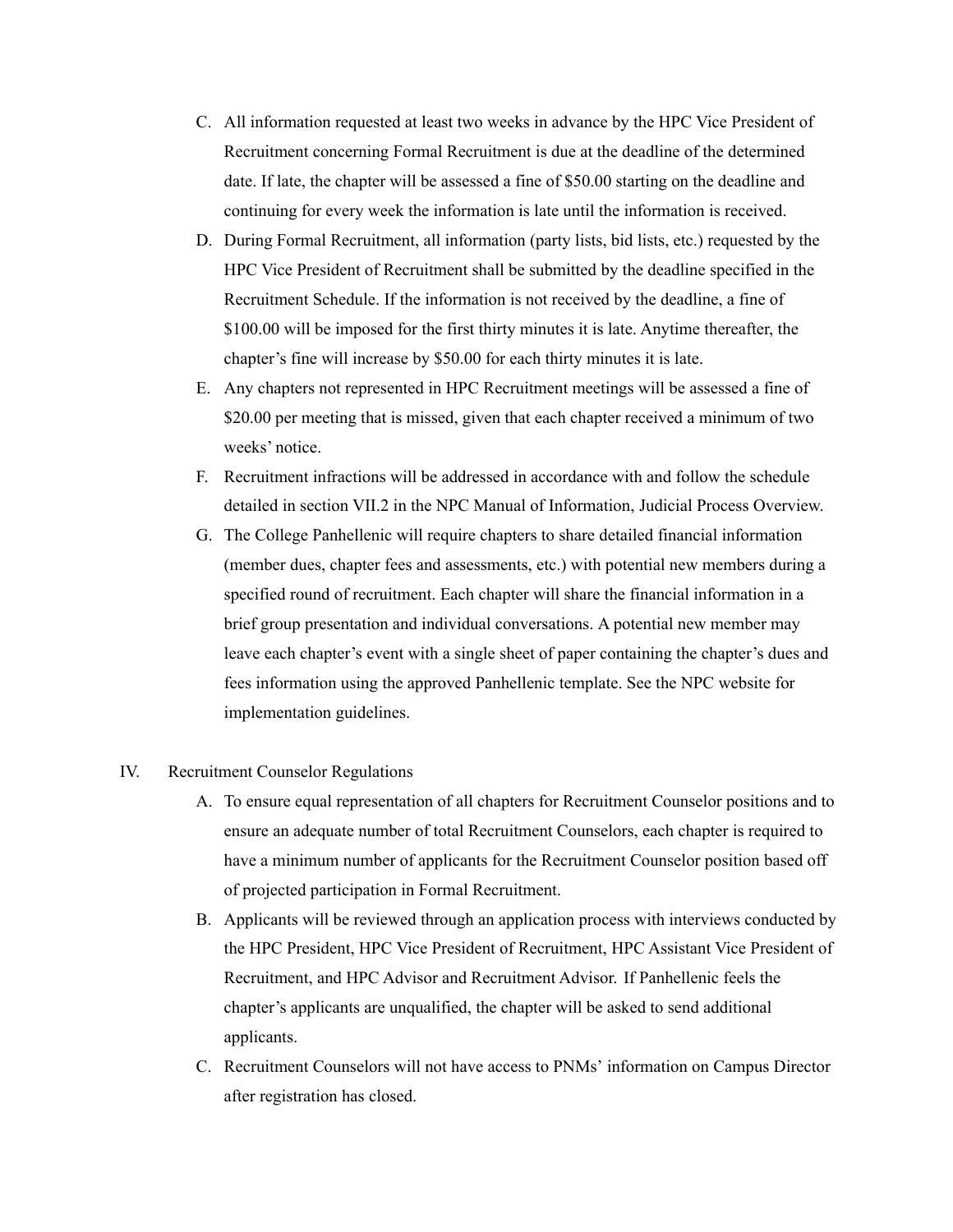- D. Recruitment counselors shall be responsible for being a facilitator of leadership development for the women going through primary Panhellenic recruitment. They will work with 2 or more other women and counsel, guide, and help the Houston Panhellenic Council with primary Panhellenic recruitment and other duties as assigned.
- V. Affiliation Rules
	- A. Every Recruitment Counselor shall be allowed to keep social media accounts on preferred privacy settings, be allowed to attend chapter meetings and events with the exclusion of member selection, and may be allowed to be shown on chapter social media accounts and pictures within the rooms/houses.
	- B. Recruitment counselors and chapters shouldn't overly discuss, overly stress or make unnecessary show of which chapter they are a member of.
	- C. During all Panhellenic recruiting events, all HPC Officers and recruitment counselors will be expected to represent the Houston Panhellenic Council with their attire and conversations.
	- D. HPC officers will formally disaffiliate.
- VI. Potential New Member Guidelines
	- A. HPC will provide academic information to all Potential New Members before the Potential New Member registers for Formal Recruitment. However, a 2.35 Cumulative GPA is required for a Potential New Member to participate in the Formal Recruitment Process. If a PNM has 29 credit hours or less, their high school GPA will be considered instead of their college GPA; however, if a PNM has 30 credit hours or more, their college GPA will be considered instead of their high school GPA. This is in accordance with the University definition on Freshman vs. Sophomore standing.
	- B. Throughout the entire Recruitment period starting May 1st, no Potential New Member shall visit a women's fraternity house suite, lodge, and/or chapter room except during the designated formal recruitment parties and approved Panhellenic pre-recruitment events.
	- C. No women's fraternity member may buy anything for or give any favors/gifts to a Potential New Member. No Potential New member may buy or give any favors/gifts for an HPC member prior to accepting an invitation for membership.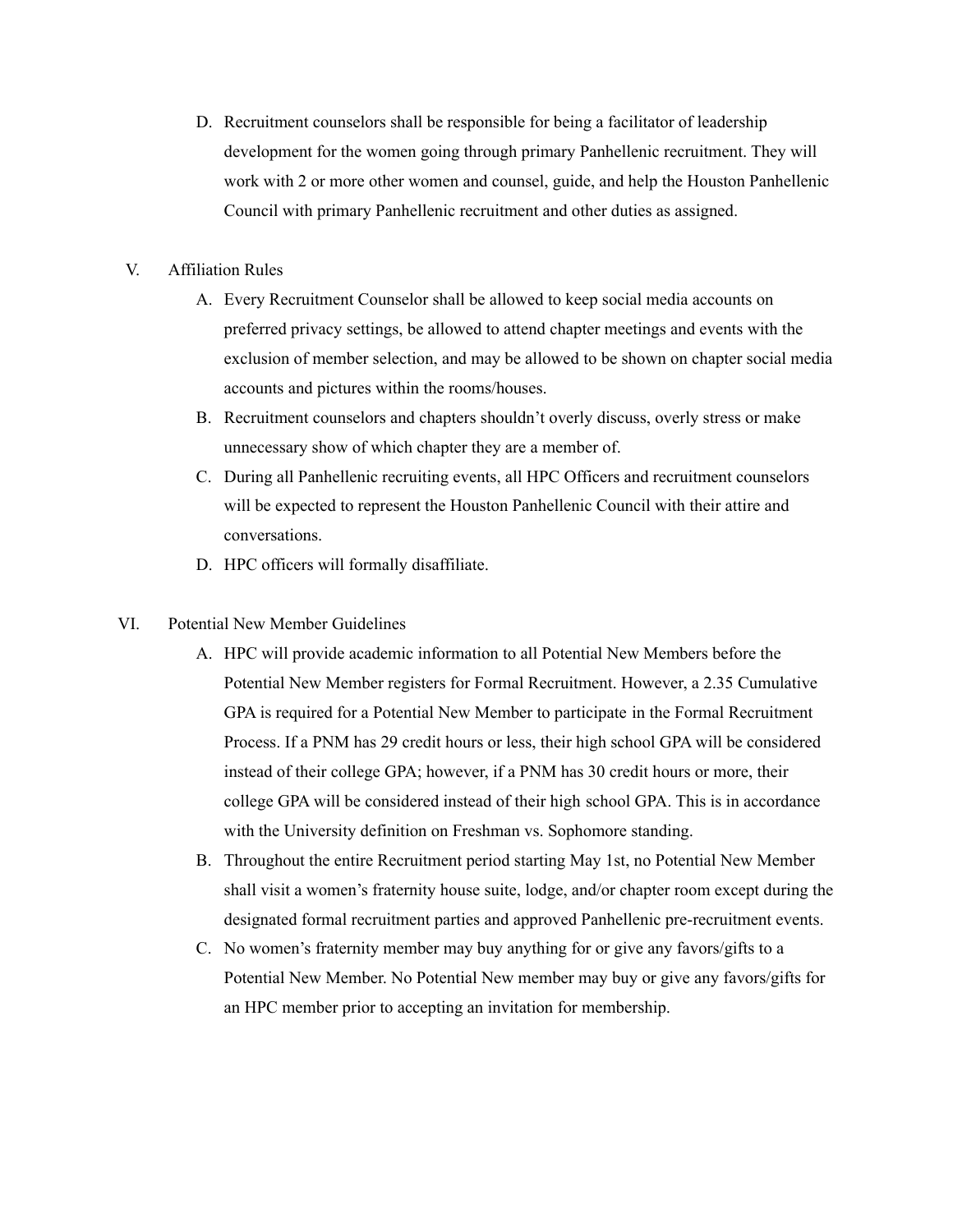- D. All Potential New Members will be required to meet all HPC chapters with the exception of extenuating circumstances. Extenuating circumstances will be determined by the Vice President of Recruitment. In case of an illness or other emergency, the potential New Member must notify the Recruitment Counselor who will then notify the HPC Vice President of Recruitment who will then notify the affected HPC chapter(s).
- E. Only events open to all women's fraternities in order to promote Greek Life or Recruitment will be permitted. Affiliated and disaffiliated women may attend Greek Life inclusive events not sponsored or organized by any women's fraternity during the summer months.
- F. There shall be no events hosted by any individual chapter with Potential New Members during the Recruitment Period starting May 1st until Bid Day.
- G. Each Potential New Member must sign and abide by a PMM Code of Ethics to be signed when they register for recruitment.
	- 1. If a PNM breaks the Code of Ethics, the first step is an informal conversation with the PNM. This conversation may be facilitated by any member of the HPC Executive Board, the PNM's recruitment counselor, the HPC advisor, or the HPC Recruitment Advisor. The goal of this conversation should be to address the behavior that is in violation of the PNM Code of Ethics.
	- 2. Depending on the circumstances, this conversation could have outcomes ranging from an oral/written warning to removal from the recruitment experience.
		- a) A PNM may not be removed from the recruitment process if she has not been educated in advance that this is a possibility.

#### VII. Alumnae

- A. Alumnae are bound by the HPC Recruitment Rules and must be identified during recruitment by nametag and must check in with HPC Vice President or Assistant Vice President of Recruitment.
- B. Alumnae participation is limited to observation only (i.e. no introduction to Potential New Members or engaging in conversation). There may be no more than five alumnae present overall including three alumnae present in the recruitment room during each event, excluding National Advisors.
- VIII. Formal Recruitment Events
	- A. General Information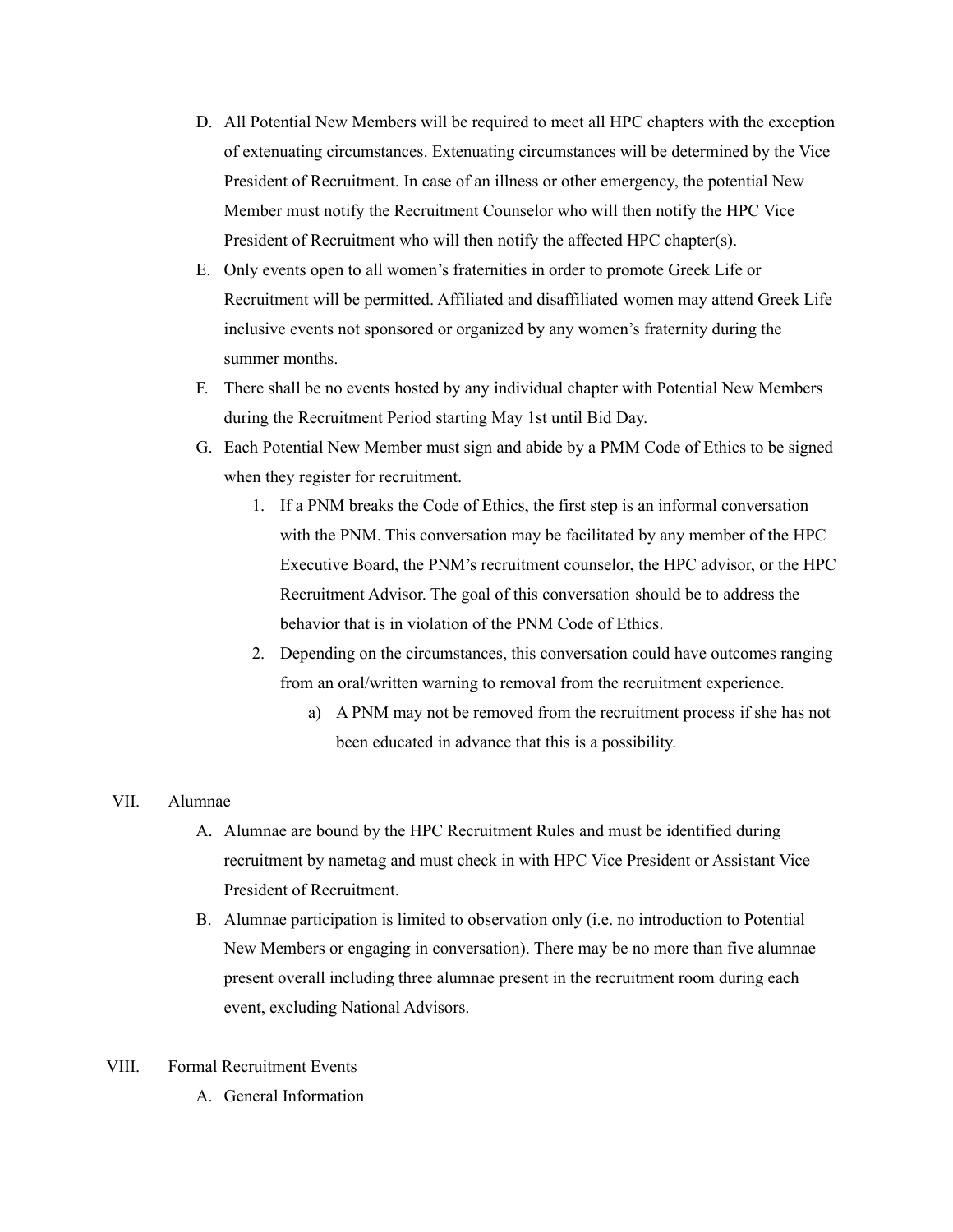- 1. No women's fraternity shall be allowed to display any outside decoration during the Formal Recruitment process. A women's fraternity, if they choose to decorate, may do so with foliage only or permanent porch fixtures (such as porch furniture). The foliage is limited to what may be placed directly on the porch. No hangings or displays above or on the door are allowed.
- 2. On any given day during Formal Recruitment, the HPC Advisor and Executive Board can enter the chapter houses at random times. HPC will give as much warning as possible to the chapters as to when they will be entering.
- 3. Each chapter shall be responsible for the timing of their recruitment parties. In the event that a chapter exceeds its allotted time, the chapter will be warned. If the violation occurs a second time, the chapter will be fined \$25.00 by HPC.
	- a) Chapters will be allowed a 5 minute time period at the beginning of the party for any technical issues that may occur. If there are larger technical issues it is to be reported to HPC VP recruitment immediately.
- 4. Chapters may choose to add one song on either Round 1 or Round 2 but not both. This has a time limit of 5 minutes.
- 5. Chapter members shall be released after all PNMs have made selections and left the premises.
- 6. The structure of recruitment shall be as follows: PNMs begin with 7 parties for the sisterhood round. After completion of all parties PNMs shall attend a maximum of 4 parties for philanthropy round. A PNM shall attend a maximum of 2 parties for preference round.
- 7. Each chapter room is allowed a max of 4 tables and a max of 20 table top items per room, in any combination, including board displays. Any type of display board is permitted but dimensions must not exceed 36"x 48".
- 8. All chapters must follow all local, state, and federal guidelines in relations to cleaning, social distancing and mandated mask-orders.
- B. Round One of Formal Recruitment Sisterhood Round
	- 1. Chapter rooms, in the Student Center, shall remain "as is" with no frills.
		- a) Rentals from the Student Center for each room will be determined by HPC Vice President of Recruitment.
		- b) Decoration rules set forth by the Student Center are to remain intact. This includes and does not exclude things such as no glitter, no attaching things to walls, and no open flames.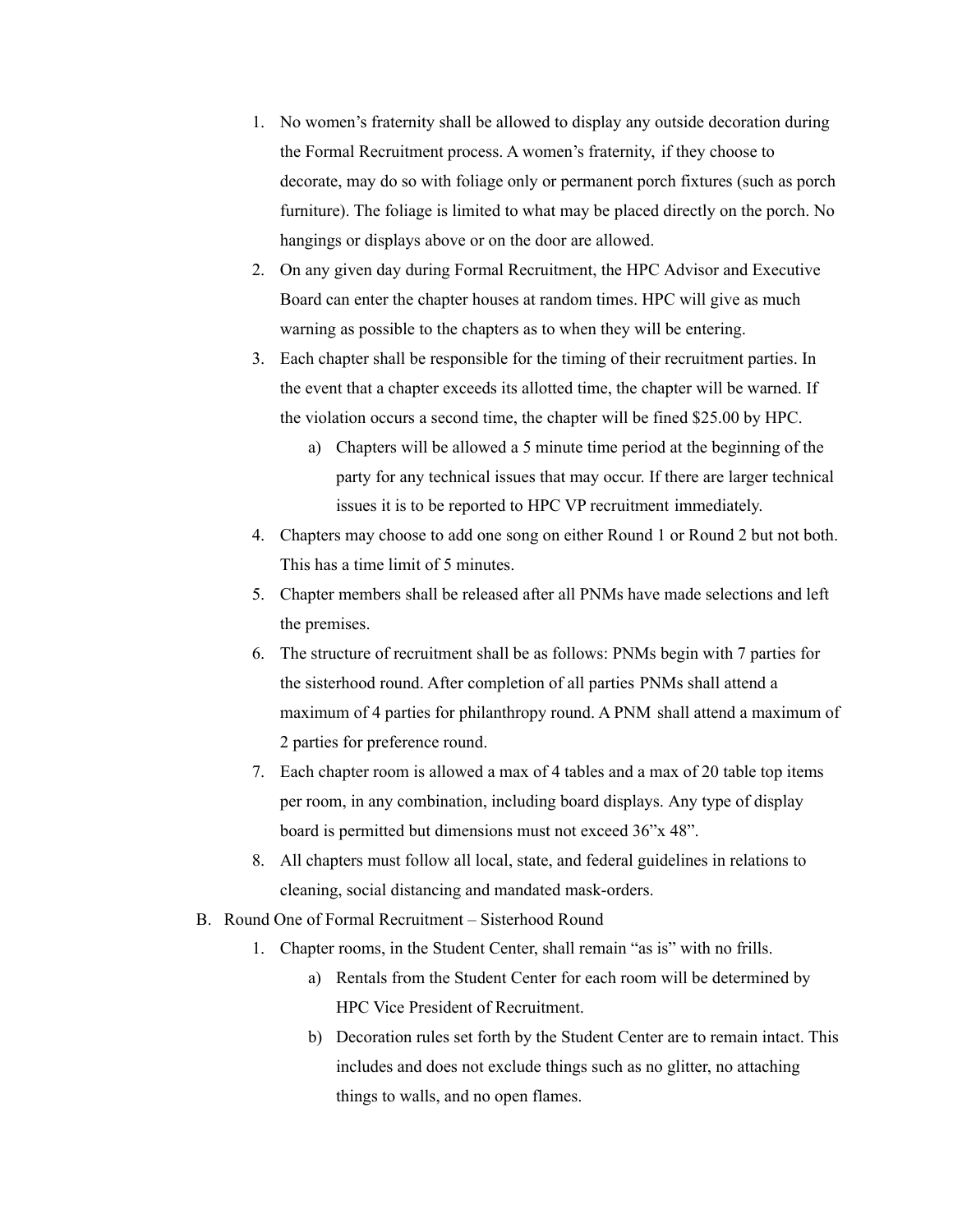- 2. Each chapter may have no more than 4 tri-fold boards displayed and 1 set of letters.
	- a) Diagrams, photos, and descriptions are due to HPC Vice President of Recruitment by the date set forth 3 weeks in advance of Recruitment 3. Chapters are permitted to have a slideshow, video, or presentation during the party that can last up to 5 minutes.
		- (1) To be approved by HPC Vice President of Recruitment, due 3 weeks in advance of Recruitment.
- C. Round Two of Formal Recruitment Philanthropy Round
	- 1. The second-round events must have a philanthropic theme.
	- 2. Chapter rooms, in the Student Center, shall remain "as is" with no frills.
		- a) Rentals from the Student Center for each room will be determined by HPC Vice President of Recruitment.
		- b) Decoration rules set forth by the Student Center are to remain intact. This includes and does not exclude things such as no glitter, no attaching things to walls, and no open flames.
	- 3. 2 tri-fold boards may be displayed and 2 philanthropic activities in the Chapter rooms.
		- a) Both need to be approved by HPC Vice President of Recruitment, due 3 weeks in advance of Recruitment.
	- 4. A slideshow or philanthropy video is permitted.
		- a) To be approved by HPC Vice President of Recruitment, due 3 weeks in advance of Recruitment.
	- 5. No outside third party is allowed (including but not limited to animals and outside speakers).
- D. Round Three of Formal Recruitment Preference Round
	- 1. Decorations plans for chapter houses are due 3 weeks in advance of Recruitment for the approval of the HPC Vice President of Recruitment.
	- 2. Limited frills this day is further defined as the permission to have flowers and battery lit candles if used in chapter's preference ceremony as well as a beverage of chapter's choice.
		- a) Flower budget is included in the total recruitment budget. This includes all flower donations.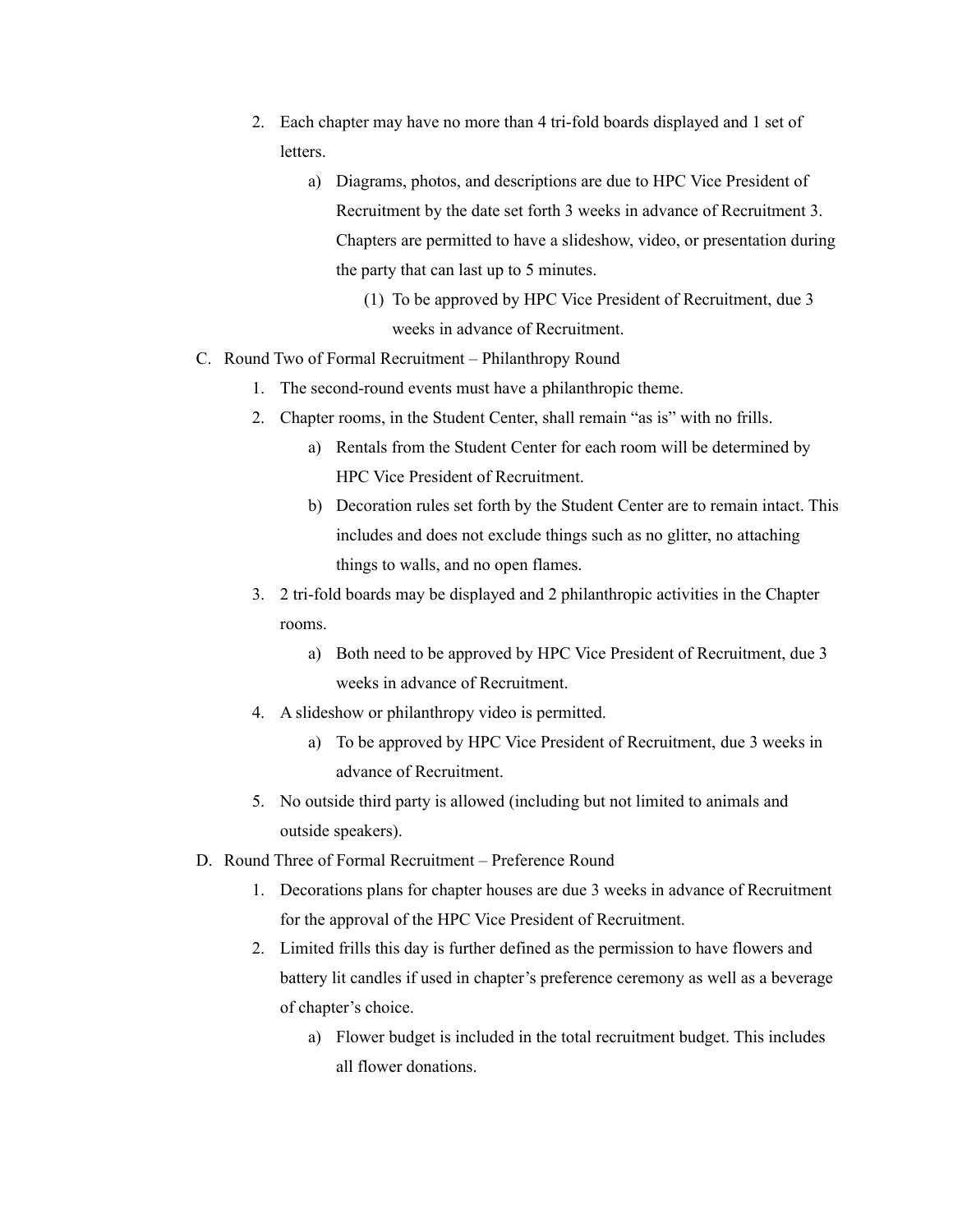3. Each Chapter will provide a tent canopy and a cooler with water outside of the house during Preference Round. Chapters will also be responsible for providing ice for the cooler; however, Panhellenic should provide the water. These tents shall be taken down immediately after Preference Round.

## IX. Frills

- A. Frills is defined as the use of an elevated stage, floor coverings, wall coverings, chair coverings, chair sashes (during sisterhood and philanthropy rounds), balloons, tape, glitter, confetti, candles, streamers, skits, food, and personal notes, gifts or favors, and complete outfit coordination such as bulk buying. No flowers will be allowed in Sisterhood or Philanthropy Rounds, even if donated or sent by alumnae or parents.
	- 1. Bulk buying consists of any chapter having more than 15% of chapter women having the exact same statement article of clothing, not including the shirts provided by Panhellenic for Sisterhood Rounds.
	- 2. Flowers, battery lit candles, and chair sashes will be acceptable during Day 3, Preference Round, if used in preference ceremony.
- B. Chapter displays on Sisterhood Round and Philanthropy Round are limited to a maximum of 20 items, including tri-fold displays.
- C. Zoom backgrounds are allowed under the circumstance of them not being decorated with hanging decoration, glitter, excessively bold colors, or anything that would be defined as a 'frill'
	- 1. To be approved by HPC Vice President of Recruitment, due 3 weeks in advance of Recruitment.

### X. Bid Matching

- A. HPC will strictly adhere to the Quota-Total system and enforce NPC recommendations for Release Figures Method (see Manual of Information).
- B. If the number of registrants who have 60 or greater completed credit hours (junior status or higher) meets or exceeds 20% of all total registrants, than those with 60 plus completed credit hours will be placed in a secondary pool and a secondary quota will be used. Secondary pool will be verified by HPC Vice President of Recruitment by the end of Sisterhood Round.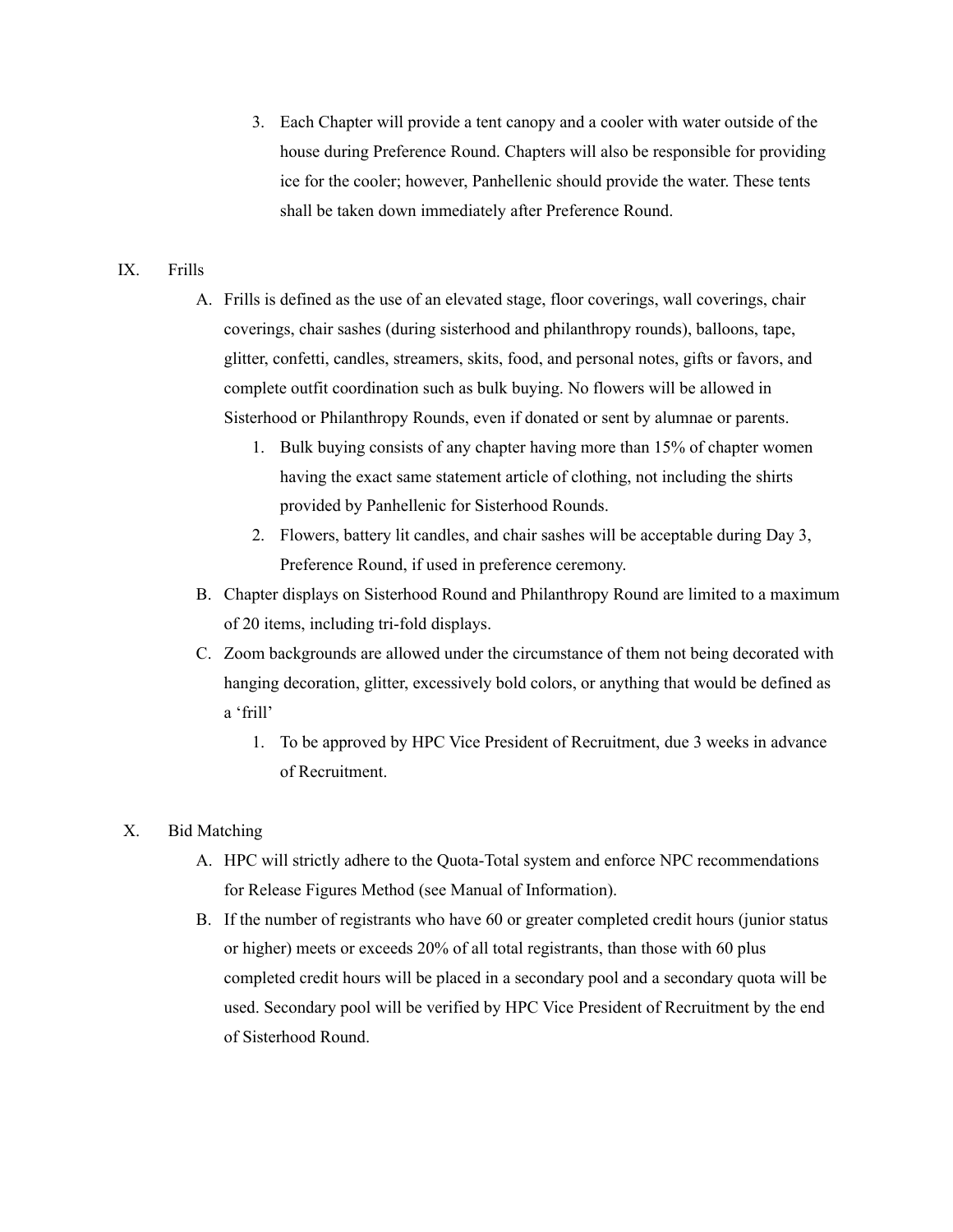- C. Immediately following bid matching, women whose preferences did not match are eligible for snap bidding. The only chapters eligible for snap bidding are those who have not met quota. Chapters who have met quota but are not eligible for snap bidding may participate in continuous open bidding after bid day to reach chapter total.
- D. A Potential New member who withdraws from the formal recruitment process before signing the preference card is eligible for snap bidding and continuous open bidding.
- E. At the time of their final preference selections, Potential New Members will be required to electronically sign a Membership Recruitment Acceptance Binding Agreement (MRABA).
- F. Chapters are to submit virtual bid-day cards to HPC VP of Recruitment to distribute via email to PNMs
	- 1. To be approved by HPC Vice President of Recruitment, due 1 week in advance of Recruitment.
- XI. Continuous Open Recruitment
	- A. Except during Formal Recruitment, HPC recruitment rules shall not deny any chapter of the right to utilize continuous open recruitment during the regular school year if the chapter has not reached its total allowable size.
	- B. Panhellenic chapters are not allowed to host individual recruitment events if they do not fall under total.
	- C. Any regularly matriculated, unaffiliated woman is eligible for continuous open bidding, without any requirement of prior registration in Formal Recruitment. Exceptions to this rule are women who remain bound by their MRABA.
	- D. A signed MRABA must be filed with HPC within 48 hours after a Potential New Member accepts an invitation to membership. This is binding for one calendar year. A fine of \$50.00 will apply each business day that each form is late.
	- E. If chapters fall below total, after it's been reset, they are allowed to continuous open bid but must inform HPCs Vice President of Recruitment that they are doing so.
	- F. HPC will hold one or more info sessions during the spring semester, at a predetermined date and time, where chapters will be able to present information they would want PNMs to know. This event should be scheduled at the beginning of the semester, before chapters begin the COB process.
- XII. Automatic Reset of Total